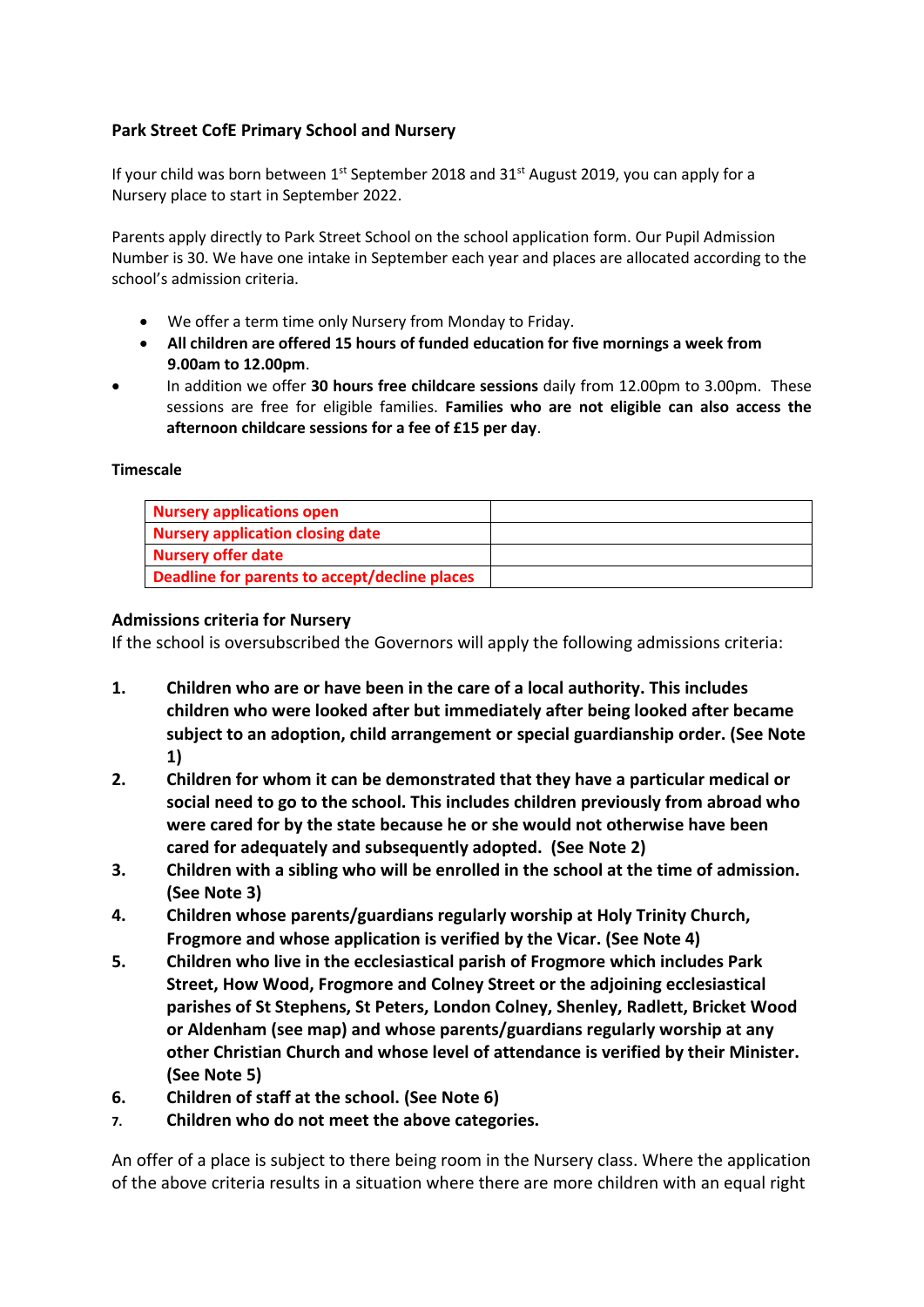to admission than the number of available places, priority will be given to those who live nearest to Park Street School as measured in a straight line. [https://www.hertfordshire.gov.uk/services/schools-and-education/school](https://www.hertfordshire.gov.uk/services/schools-and-education/school-admissions/research-a-school/measuring-home-to-school-distance.aspx)[admissions/research-a-school/measuring-home-to-school-distance.aspx](https://www.hertfordshire.gov.uk/services/schools-and-education/school-admissions/research-a-school/measuring-home-to-school-distance.aspx) 

## **Criteria 1, 2 or 3**

Please provide supporting professional evidence.

### **Note 1**

Places are allocated to children in public care according to Chapter 7, Section 2 of the School Admissions (Admission Arrangements and Co-ordination of Admission Arrangements) (England) Regulations 2012. These children will be prioritised under rule 1. Highest priority will be given to children who were looked after, but ceased to be so because they were adopted, or became subject to a child arrangements order or a special guardianship order.

A "child looked after" is a child who is

a) In the care of a local authority, or

b) Being provided with accommodation by a local authority in the exercise of their social services functions (section 22(1) of The Children Act 1989).

All children adopted from care who are of compulsory school age are eligible for admission under rule 1. (This definition has been amended in accordance with paragraph 1.7 (footnote 17) of the School Admissions Code that came into force on 19 December 2014.

Child Arrangements Order – under the provisions of the Children and Families Act 2014, which amended Section 8 of the Children Act 1989, residence orders have now been replaced by child arrangements orders which settle the arrangements to be made as to the person with whom the child is to live.

Special guardianship order – under 14A of The Children Act 1989, an order appointing one or more individuals to be a child's special guardian or guardians.

Children in the process of being placed for adoption are classified by law as children looked after providing there is a Placement Order and the application would be prioritised under Rule 1. Children who were not "looked after" **immediately** before being adopted, or made the subject of a child arrangement order or special guardianship order; **will not** be prioritised under rule 1. Applications made for these children, with suitable supporting professional evidence, can be considered under Rule 2.

### **Note 2**

Rule 2 applications will only be considered at the time of the initial application, unless there has been a significant and exceptional change of circumstances within the family since the initial application was submitted.

a. Specific recent professional evidence that justifies why only this school can meet a child's individual needs, and/or

b. Professional evidence that outlines exceptional family circumstances making clear why only this school can meet the child's needs

c. If this school is not the nearest school to the child's home address clear reasons why the nearest school is not appropriate

d. For medical cases – a clear explanation of why the child's severity of illness or disability makes attendance at only this school essential.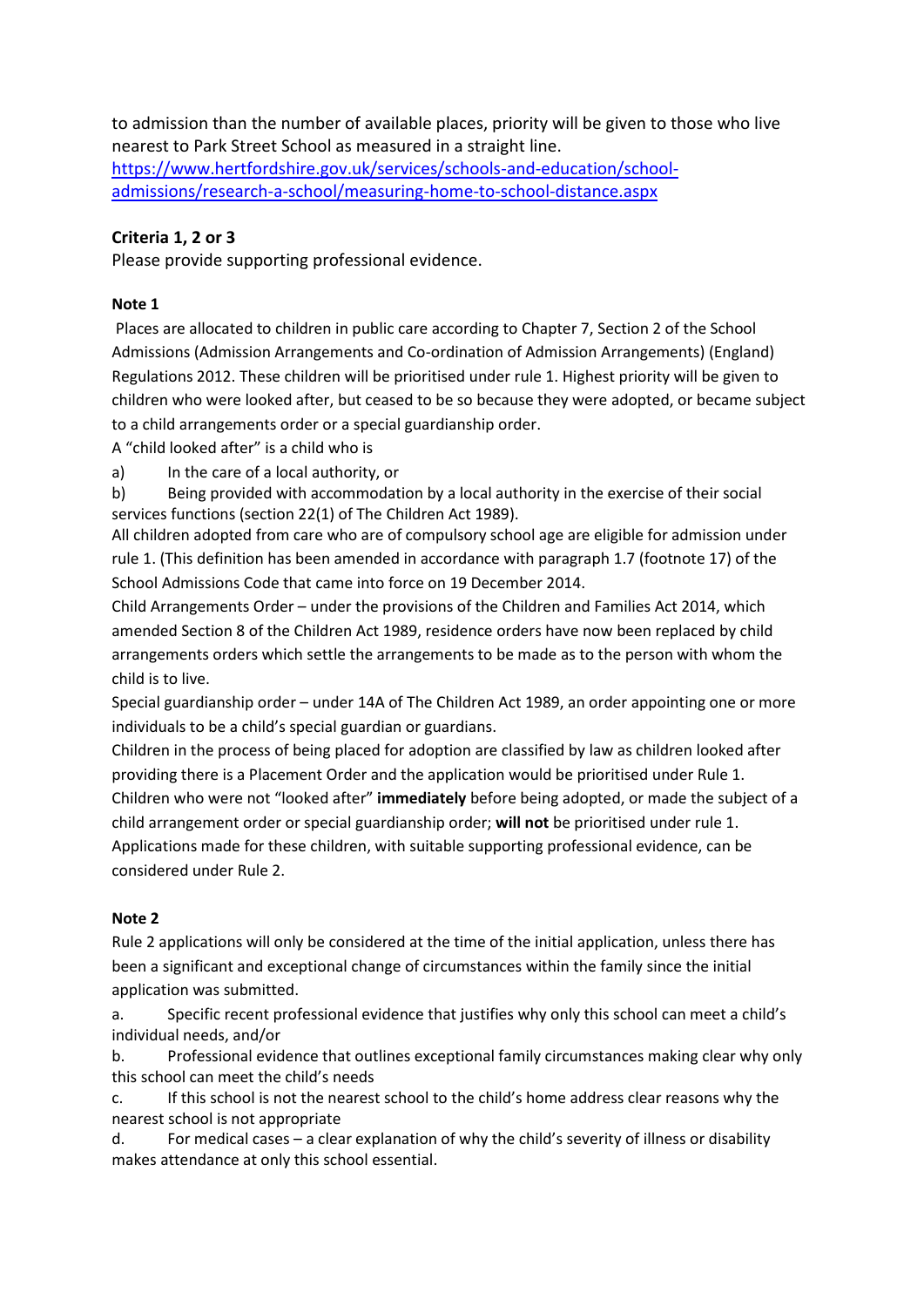Evidence should make clear why only this school is appropriate. Applications under Rule 2 can only be considered when supported by a recent letter from a professional involved with the child or family, for example a doctor, psychologist or police officer. The supporting evidence needs to demonstrate why only the named school can meet the social/medical needs of the child. Applications for children previously "looked after" but not meeting the specific criteria outlined in Rule 1, may be made under this rule. **This includes children previously from abroad who were cared for by the state because he or she would not otherwise have been cared for adequately and subsequently adopted.** Governors decide the outcome of all Rule 2 applications.

#### **Note 3**

A sibling is defined as: the sister, brother, half brother or sister, adopted brother or sister, child of the parent/carer or partner or a child looked after or previously looked after\* and in every case living permanently\*\* in a placement within the home as part of the family household from Monday to Friday at the time of this application.

\*Children previously looked after are those children adopted or with a special guardianship order or child arrangements order. This definition was amended following a determination by the OSA in August 2014.

\*\* A sibling link will not be recognised for children living temporarily in the same house, for example a child who usually lives with one parent but has temporarily moved or a looked after child in a respite placement or very short term or bridging foster placement.

In year admissions: the sibling may be in the school's final year as long as they will still be in attendance at the time of admission.

#### **Note 4**

'Regular Worship' is intended to signify membership of and commitment to Holy Trinity Church, Frogmore. Parents are deemed to be 'regular worshippers' if they attend services at Holy Trinity Church; at least once a month; for the **12 months before the closing date for applications. In the event that during the period specified for attendance at worship the church, or in relation to those of other faiths, relevant place of worship, has been closed for public worship and has not provided alternative premises for that worship, the requirements of these (admission) arrangements in relation to attendance will only apply to the period when the church, or in relation to those of other faiths, relevant place of worship, or alternative premises have been available for public worship.**

#### **Note 5**

'Regular Worship' is intended to signify membership of and commitment to a particular Christian Church. By 'Christian Church' we mean a local church or congregation in one location which is a member of, or is eligible for membership of Churches together in Britain and Ireland or the Evangelical Alliance. Parents are deemed to be 'regular worshippers' if they attend services at one specific church; at least once a month; for the **12 months before the closing date for applications. In the event that during the period specified for attendance at worship the church, or in relation to those of other faiths, relevant place of worship, has been closed for public worship and has not provided alternative premises for that worship, the requirements of these (admission) arrangements in relation to attendance will only apply to the period when the church, or in relation to those of other faiths, relevant place of worship, or alternative premises have been**